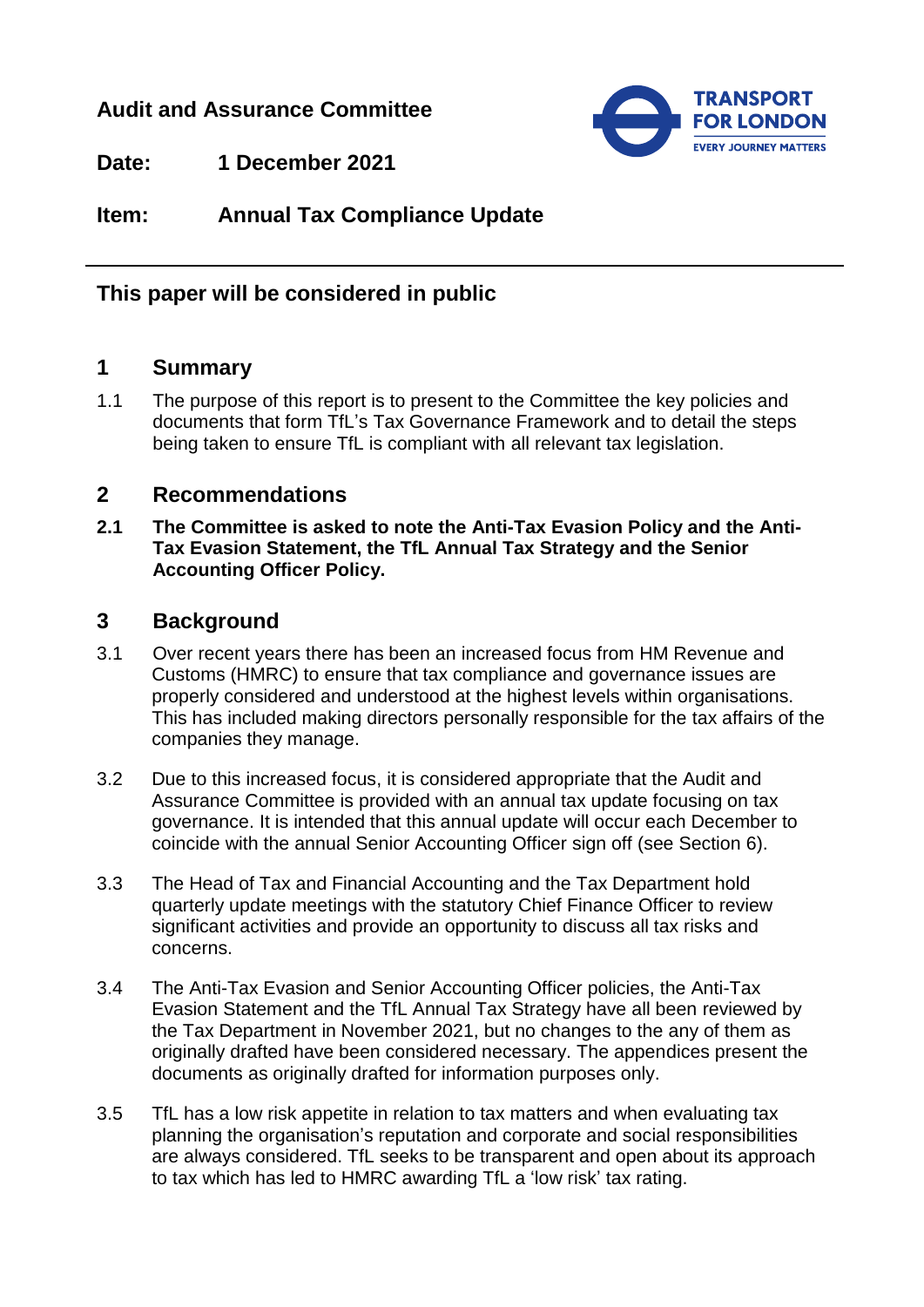3.6 The TfL Tax and Financial Accounting Department manages a range of controls and procedures to ensure that tax risks are mitigated, that TfL is compliant with all relevant tax legislation and that TfL retains its low risk tax status.

# **4 Anti-Tax Evasion Policy and Statement**

- 4.1 The Criminal Finances Act 2017 created a new corporate criminal offence of failure to prevent either domestic or foreign tax evasion.
- 4.2 This legislation makes it a criminal offence for a body corporate or partnership to fail to prevent the facilitation of tax evasion by one of its associates (employee, contractor or any other person providing services on their behalf).
- 4.3 Prosecution under the legislation could lead to:
	- (a) an unlimited fine;
	- (b) public record of the conviction; and
	- (c) significant reputational damage and adverse publicity.
- 4.4 A defence exists in the legislation for having 'reasonable prevention procedures' in place. The following steps have been taken to ensure TfL is able to demonstrate reasonable prevention procedures are in place:
	- (a) a six-monthly risk assessment is undertaken by the Tax Department in conjunction with the Risk and Assurance department. This risk assessment considers key areas of risk where tax evasion could be facilitated and ensures that sufficient controls are in place to mitigate the risk. The risks captured on the latest assessment (November 2021) are currently held on TfL's Enterprise Risk Assessment Matrix and have been assessed as low or very low risk.
	- (b) the Criminal Finances Act 2017 is included in the wider Fraud Awareness ezone training course.
	- (c) the Anti-tax evasion policy at Appendix 1 is held on the TMS Management System and is linked to both Fraud team and Group Tax SharePoint sites. While not a strict requirement of the legislation it further demonstrates TfL's commitment to having a zero tolerance approach to all forms of tax evasion. Everyone working for, or on behalf of, TfL or any subsidiary company must comply with this policy.
	- (d) the Anti-tax evasion statement at Appendix 2 has been published on [TfL's](https://tfl.gov.uk/corporate/transparency/#on-this-page-10)  [website.](https://tfl.gov.uk/corporate/transparency/#on-this-page-10)

# **5 Tax Strategy**

5.1 The Finance Act 2016 requires large companies with UK operations (turnover of more than £200m or a balance sheet exceeding £2bn) to publish their tax strategy on their external website and update it annually.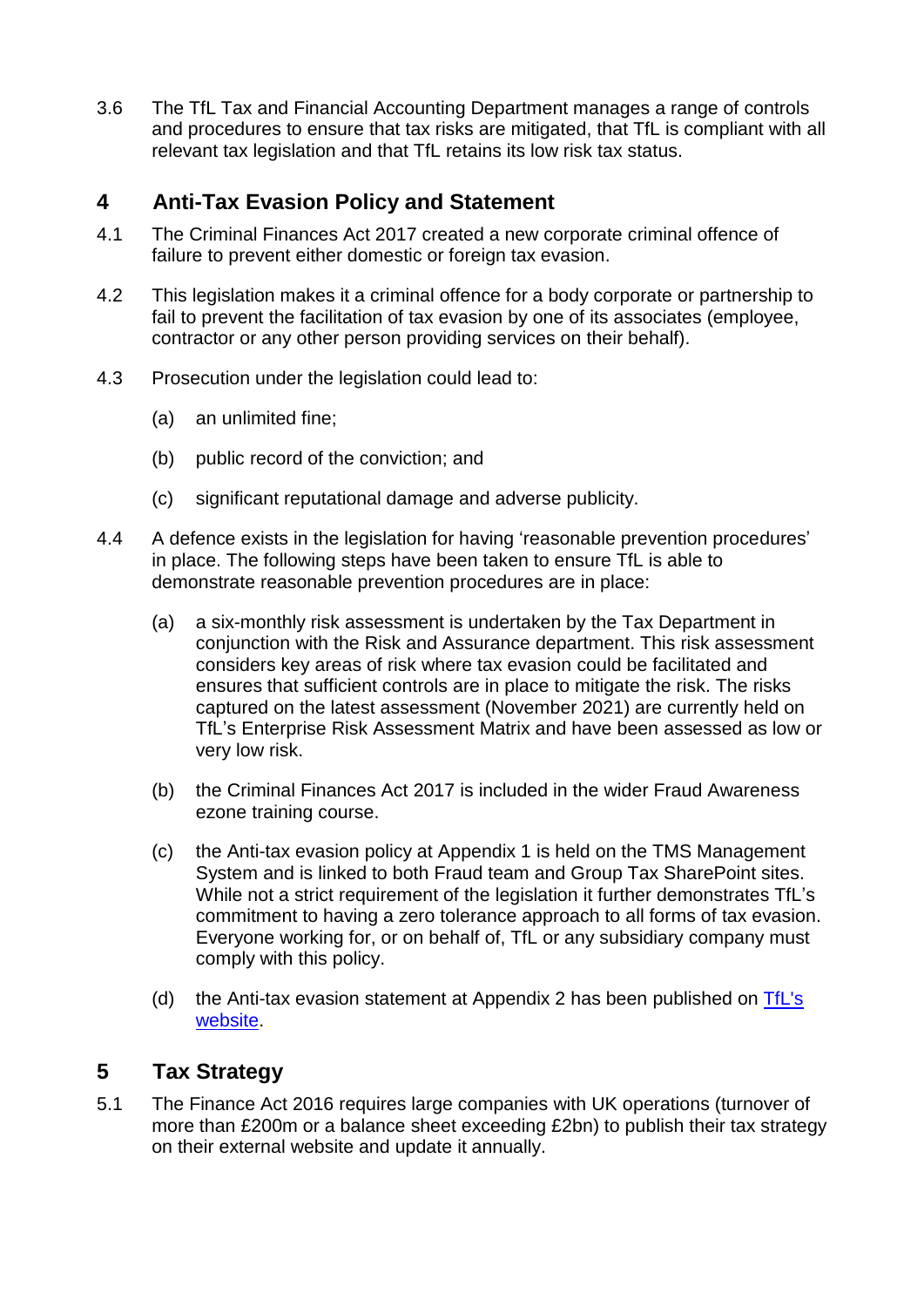- 5.2 The tax strategy must include the following details:
	- (a) the organisation's approach to risk management and governance of its UK tax;
	- (b) the organisation's attitude towards tax planning;
	- (c) the level of risk the organisation is willing to accept in relation to UK tax; and
	- (d) the organisation's approach to dealing with HMRC.
- 5.3 TfL's tax strategy is included at Appendix 3. This is reviewed annually by the Tax Department and the statutory Chief Finance Officer and is updated each March in accordance with the legislation and is published on [TfL's website.](https://tfl.gov.uk/corporate/transparency/#on-this-page-10)

### **6 Senior Accounting Officer**

- 6.1 The Finance Act 2009 introduced the Senior Accounting Officer (SAO) legislation for large companies. This legislation applies to UK incorporated companies, as defined by the Companies Act 2006, which means that Transport Trading Limited and all corporate subsidiaries must comply with the legislation; the Corporation is exempt.
- 6.2 The SAO should be the most senior person in an organisation with responsibility for financial accounting and with an overall view of accounting processes. The SAO for the group is the statutory Chief Finance Officer.
- 6.3 The SAO is required to ensure that appropriate accounting arrangements are in place to enable tax liabilities to be calculated accurately. These arrangements must be monitored on an ongoing basis. The SAO must also provide an annual certificate to HMRC which confirms that appropriate accounting arrangements were in place throughout the financial year or provide an explanation as to why such a declaration cannot be made.
- 6.4 The certificate for the Transport Trading Limited group must be submitted to HMRC by 31 December each year. Failure to do so will result in a £5,000 penalty which is levied on the SAO personally.
- 6.5 Details of the TfL SAO sign off procedure are included in the SAO Policy at Appendix 4. The SAO certificate for the accounting period ended 31 March 2021 will be submitted before 31 December 2021.

#### **List of appendices to this report:**

- Appendix 1: Anti-Tax Evasion Policy
- Appendix 2: Anti-Tax Evasion Statement
- Appendix 3: TfL Tax Strategy
- Appendix 4: Senior Accounting Officer Policy